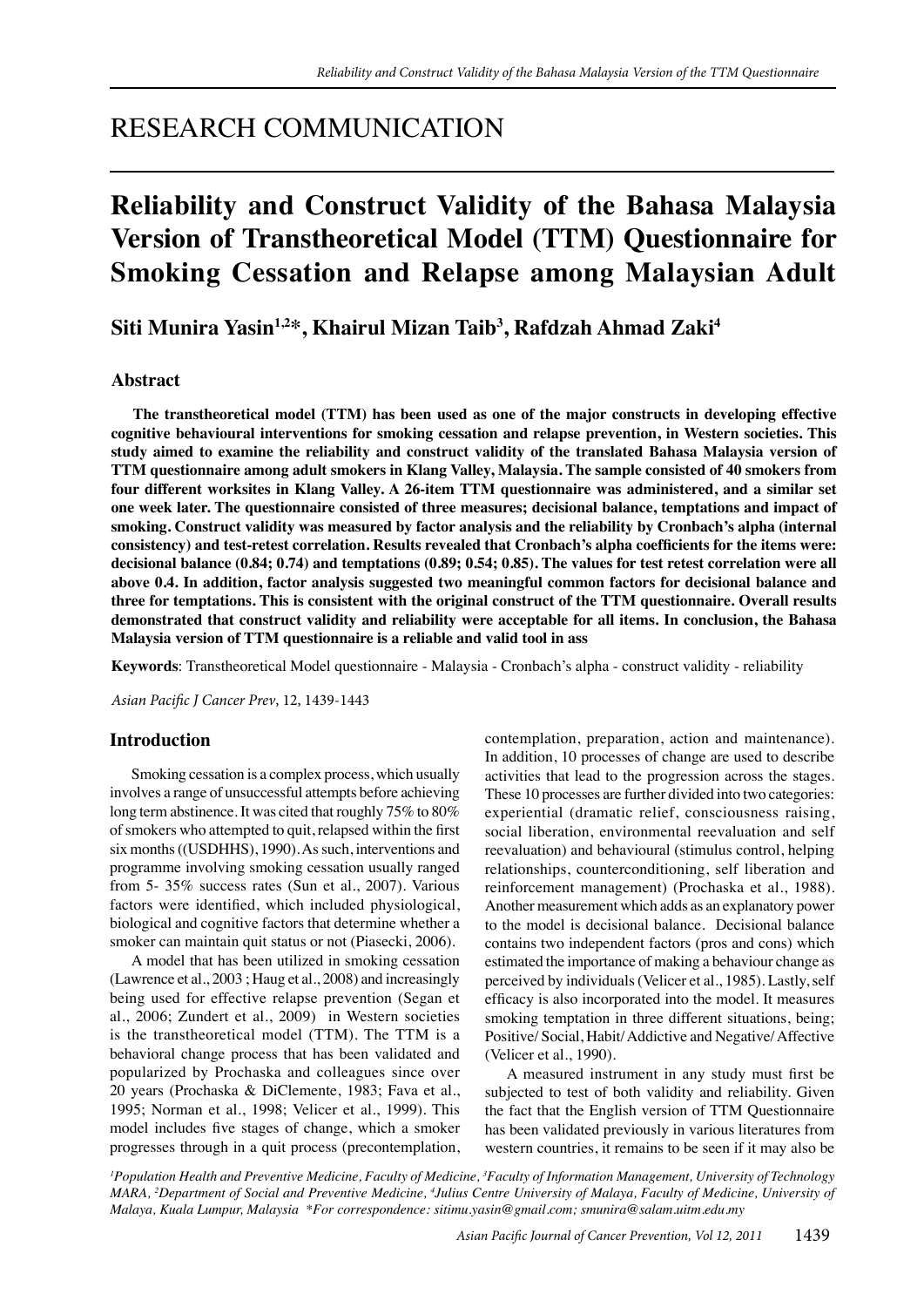#### *Siti Munira Yasin et al*

of value to populations of different sociodemographic backgrounds and culture. It is therefore, necessary to re-examine the validity and reliability of the measures in Bahasa Malaysia version, before it can be adapted to Malay speaking community in countries like Malaysia, Singapore, Indonesia and Brunei. Hence, the aim of this study is to test the validity and reliability of the translated version of the TTM Questionnaire which will be useful for future smoking related studies in Malaysia and its neighbouring countries.

## **Materials and Methods**

#### *Participants and procedures*

The investigator conducted a one month crosssectional validation study in four different workplaces. It was conducted between September 2009- October 2009. The reason for such diversity was to cover the various occupational groups and education status that existed in worksite settings and adult smokers. The participants were recruited from: 1) University Technology Mara (UiTM), Puncak Perdana Campus, Shah Alam, Selangor; 2) University Malaya (UM), Kuala Lumpur; 3) University Malaya Medical Centre (UMMC); 4) Bukit Aman Police Station. Smokers from each worksite were individually invited and approached to participate in this validation study. All participants were explained on the requirement to fill up the questionnaire twice, with one week apart.

Inclusion criteria were smokers who smoked at least five cigarettes per day, not involved in any quit attempt, planning on quitting in the next six months but not within two weeks and is fluent and able to read and write in Bahasa Malaysia. Smokers who were not willing to fill two sets of the questionnaire in two consecutive weeks were excluded.

Self administered Malay versions of the Questionnaires were distributed to 48 smokers at the respective worksite over a period of two weeks. An average of 30 minutes was utilized to complete the questionnaires. The response rate for the first set of questionnaires was 100%. However, after one week, two of the smokers did not return the questionnaire. Six other failed to fill up the second set due to shift hours, or kept the questionnaire longer than eight days. Smokers whom returned the second questionnaire after seven days were excluded from analysis. In total 83% (N=40) returned both questionnaires and were included in the analysis. These smokers were given a token of appreciation after they have returned two sets of the questionnaire.

#### *Measures*

The TTM questionnaires were translated into the Bahasa Malaysia version by two lecturers in Information Management Faculty, University of Technology MARA. They were not involved in this study and were fluent in both Bahasa Malaysia and English. The later was then back translated into English language by another colleague lecturer in UiTM, to ensure high face validity. Any differences that existed among the three parties were discussed, and common consensus was achieved.

1440 *Asian Pacific Journal of Cancer Prevention, Vol 12, 2011* The translated version was then pre-tested to a group of five smokers, with different educational background and age. Any questions which were difficult to understand were rephrased and discussed again with the translators in identifying the best possible wordings.

#### *TTM Questionnaire Measures*

It was popularized and validated by Velicer and associates to involve both smoking cessation and relapse situations (Velicer et al., 1990). This questionnaire consisted of three parts, which were: a) smoking decisional balance; b) temptations to smoke; c) impacts of smoking. The entire questionnaires were based on a five point Likert-scale. Results were averaged for each variable.

The decisional balance scale used three item subscales. Participants were asked on their opinion regarding quitting or otherwise. The scales were rated from 1 (not important) to 5 (extremely important). Measurements of situational temptations were computed from a three items subscale indicating their temptations to smoke, ranging from 1 (not tempted at all) to 5 (extremely tempted). These were measured in three separate high risk circumstances, which were positive/social, habit/addictive, and negative/ affective. Aggregate measures of decisional balance and temptations were the average of all the subscales within the items.

Impacts of smoking, which measured the change process, consisted of two major items. i) Behavioral change processes: counterconditioning, e.g. instead of smoking I shift to do smothing else to relax; reinforcement management, others reward me if I don't smoke; selfliberation, I confide in myself that I can quit if I want to; helping relationships, there is someone who listens when I have something to talk about my smoking problem; and stimulus control, I tend to remove things at my workplace that reminds me of smoking). ii) Experiential change processes: dramatic relief, when I see warnings of health hazards, it touched me emotionally; consciousness raising, I seek for information on smoking; environmental reevaluation, I stop to think that smoking cause pollution to the environment; self-reevaluation, I felt dissappointed in myself for depending on cigarettes; and social liberation, I realized that there are sections for non-smokers in public places). Each item was rated in a Likert scale of 1-5. (1  $=$  never do 5 $=$  repeatedly).

In exploratory factor analysis, the general rule of thumb is that the ratio of the number of respondents to items (subject to variable ratio) should be more than five (Arindell  $\&$  Ande, 1985). In this study, the ratio fell within the recommended level for questionnaire with eight items. One questionnaire contained nine items, and was slightly underpowered. However, another study in the literature had a ratio of less than 4:1 was deemed acceptable (MacCallum et al., 2001), the authors also concluded that the general rule of thumb for sample size may not be valid.

#### *Statistical Analysis*

Double data entry was carried out with a subsequent validation to guarantee the quality and consistency of the data. The statistical program SPSS for Windows version 15.0 was used to carry out the analysis. The P value was set at 0.05.

Descriptive statistics were computed for demographic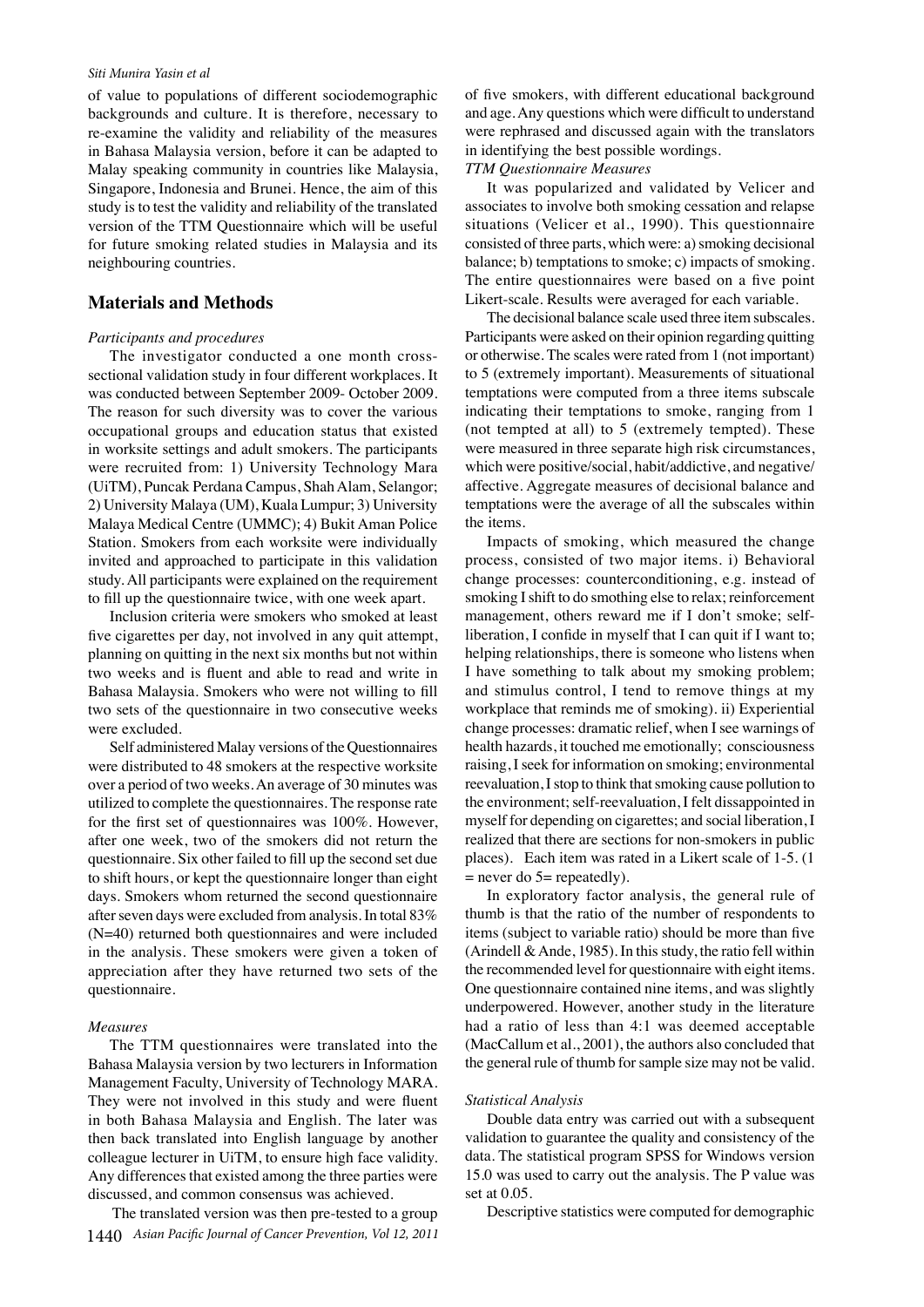*Reliability and Construct Validity of the Bahasa Malaysia Version of the TTM Questionnaire* 

|                                 | <b>Table 1. Smoking Decisional Balance Questionnaire</b> |  |
|---------------------------------|----------------------------------------------------------|--|
| and Temptations to Quit Smoking |                                                          |  |

| Items                                                   |          | Cronbach's Test retest |  |
|---------------------------------------------------------|----------|------------------------|--|
|                                                         | $\alpha$ | reliabilities          |  |
| Decisional                                              |          |                        |  |
| Pros of smoking (D1, D3, D5, D7) 0.92 0.70; 0.62; 0.69; |          |                        |  |
|                                                         |          | 0.81                   |  |
| Total score correlation: 0.84                           |          |                        |  |
| Cons of smoking (D2, D4, D8) 0.69 0.57; 0.51; 0.68      |          |                        |  |
| Total score correlation: 0.76                           |          |                        |  |
| Temptation                                              |          | 10                     |  |
| Positive/Social (T1, T4, T7) 0.89 0.43; 0.58; 0.58      |          |                        |  |
| Average score correlation: 0.66                         |          |                        |  |
| Habit/ Addictive (T2, T5, T8) 0.54 0.58; 0.35; 0.44     |          |                        |  |
| Average score correlation: 0.41                         |          |                        |  |
| Negative/ Affective (T3, T6, T9) 0.85 0.45; 0.70; 0.56  |          |                        |  |
| Average score correlation: 0.66                         |          |                        |  |

for categorical variables. The internal consistency of each 25.0 features. Means and standard deviations were calculated for continuous variables and frequency and percentages part of the questionnaire was tested using Chronbach's alpha reliability coefficients (Garson, 2008). For test-retest reliability, Spearman's Correlation Coefficient was used to assess the reliability of Likert scale scores(Garson, 2008).

Factor analysis was conducted to assess the construct validity of each instrument. The present study used exploratory factor analysis to ascertain that all the items correctly capture the decisional balance and temptations to smoking respectively among Malaysian population, using the translated questionnaire. The impact of smoking questionnaire was not being tested with factor analysis. This was because each item was a separate item within the category. Principal Component Analysis was employed with varimax rotation. Varimax rotation was the most appropriate extraction for these variables because the factors were not correlated (Costello & Osborne, 2005).

## **Results**

#### *Socio-demographic characteristics*

The average age was 31 years old, one third being single. The majority was in lower education achievers, primary and secondary school (77.5%). Most respondents were married (65.0%) and all were male (100%). The mean number of cigarettes smoked per day was 10.2. The job categories ranged from librarians (25.0%), lecturers (25.0%), security guards (22.5%), policemen (15.0%), clerks (7.5%), technicians (2.5 %) and administration staff  $(2.5\%).$ 

#### *Reliability test*

The item correlations and Cronbach's alphas of each item in Smoking Decisional Balance and Temptations to Quit are given in Table 1. Values for all item correlations were significant. Overall, items showed fair to good correlation (range: 0.40-0.77). In general, the Cronbach's alpha coefficients were acceptable for decisional balance  $(0.92; 0.69)$ , and temptations to quit smoking  $(0.89; 0.54;$ 0.85). Impacts of Smoking ranged from 0.38 for Helping Relationship to 0.77 for Self Liberation.

#### *Validity Test*

75.0<sup>e</sup> ffective temptations for factor 2. Only **23.0** items did not 30.0 100. Correlated to the original English version questionnaire. **20.3 6.3 10.1** These factors were positive/social temptations for factor **46.8 56.3** addictive temptations (factor 3) has shown to reflect factor All of the eight items of the two scales for pros and cons were included in the exploratory factor analysis which showed that the first factor was associated with the scales for pros of smoking. All the items were loaded with the greatest loading factor, ranging from 0.85 to 0.91. The second factor was associated with all items of cons of smoking scale, with the greatest load ranging from 0.51 to 0.89. The factor analysis result for temptations to smoking. revealed three dimensions for temptations, which highly 1, habit/addictive temptations for factor 3 and negative/ accurately reflect the factors under study. T2 for habit/ 1 and an item in factor  $\beta$  was also shown to reflect both

50. Of factor 1 and factor 2.

### **Discussion**

0 Cronbach's alpha, which ranged from 0 to 1; the greater Newly diagnosed without treatment New Giagnosed with the come of the change of Persistence or recurrence Remission **25.00** The present **33.0** bility and validity study was<br>used to validate the translated Malay version of TTM The present  $\frac{1}{128}$  is  $\frac{1}{111}$  and validity study was questionnaire. In order to measure reliability, we used the alpha fevel the more reliable is the scale (Santos, 1999 ; Gason, 2008 $\frac{3}{2}$ . An alph $\frac{9}{2}$  value of  $\frac{9}{2}$ .70 and above is reported as acceptible and some explorative research took 0.60  $\#$  the cut-off values (Santos, 1999). All items in the present study had good internal consistencies, except for one item of habit/addictive  $\frac{m}{2}$  mptations. Nevertheless, the Cronbach's alphas of the officer two temptations were high (about 0.8), indicating that the whole constructs of temptations is reliable. The authors can thus exclude the whole habit/addictive temptations item, as was done by another stady among adolescent (Plummer et al., 2001). Overall, our results were in consistent with the Australian validation of the questionnaire in smoking relapse study of 0.65 to 0.88 (Segan et al., 2006). These results were also similar in Bulgarian adolescent smokers of between 0.63 to 0.89 (Anatchkova et al., 2006). Furthermore, the test retest reliability results were revealed to be significant across all items under study, as shown be the correlation of  $>0.35$ . The item correlations of  $>0.3$  conveyed the stability of the instrument over time (Garson, 2008).

The results of exploratory factor analysis showed that the two sets of translated questionnaire, decisional balance and temptations to smoking were shown to be associated with the dimensions under study. Although two items from temptations were found to be loaded into another factor, both were of different factors, and the remaining factors in the item were between 0.74-0.92. This might also suggest that the two items may need to be rephrased. Nevertheless, other studies had demonstrated that factor analysis differs across different population groups and were moderate, and not as strong of the decisional balance items (Plummer et al., 2001; Anatchkova et al., 2006).

The TTM instrument utilized in this study was a short standardized form taken from the full version of TTM. i.e. the three subscales of situational temptations, 8 from 10 of the change processes, pros and cons of smoking, and **12.8 51.1**

**30.0 31.3 54.2**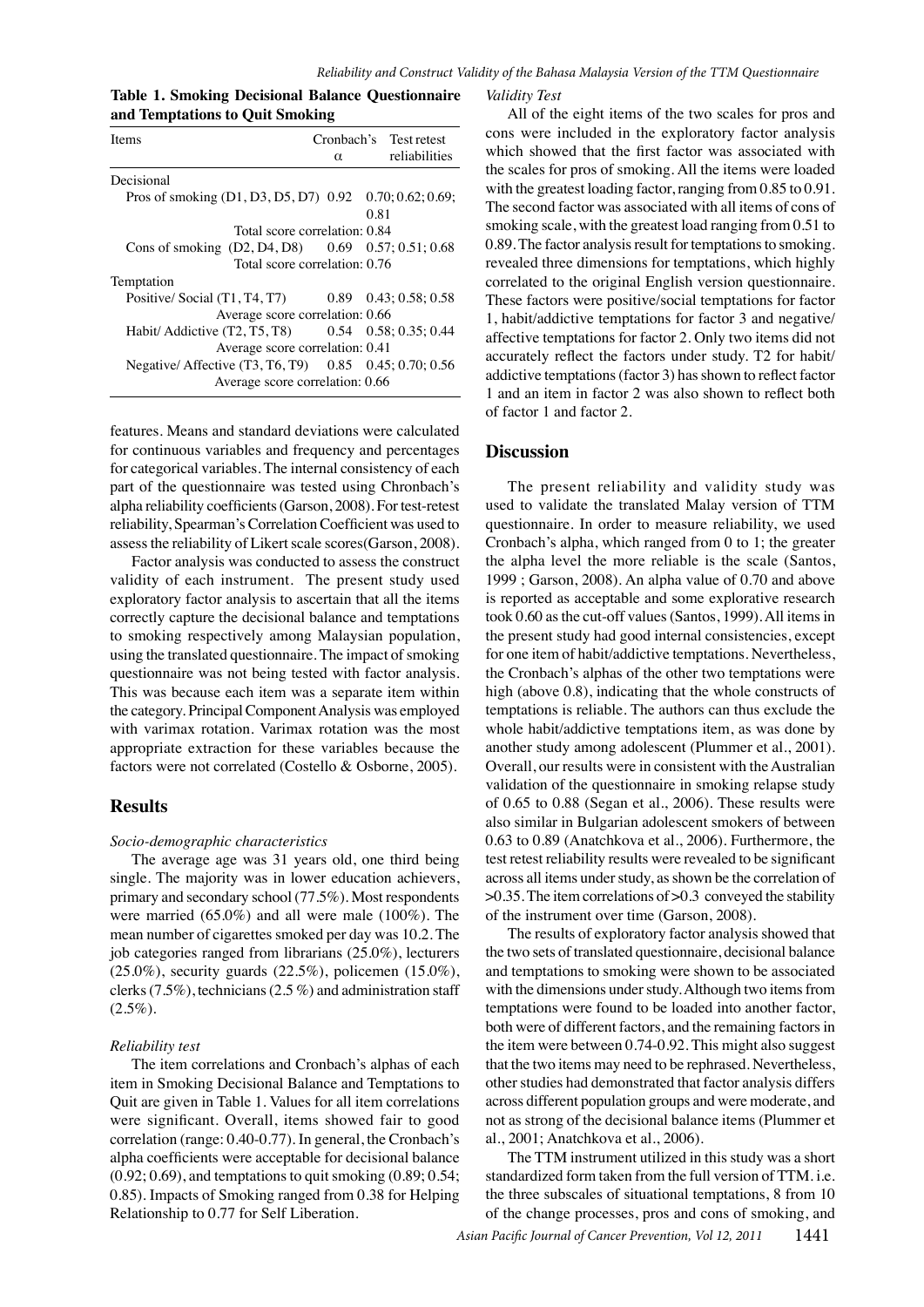#### *Siti Munira Yasin et al*

stage of change (Java et al., 1995). To accommodate for current smoking status, a modification of the questionnaire was made. The questionnaire was changed, instead of asking the respondent's opinion "during the past month" it was changed to "currently", as was conducted by Segan and colleagues (Segan et al., 2006). In addition, we felt this was appropriate for our future studies in assessing current attitudes during smoking cessation and relapse. Moreover, two of the experiential change processes were not measured; dramatic relief and social liberation, as these two measures were not found to hypothesize or predict smoking relapse (Prochaska et al., 1985).

Some limitations were identified. A major limitation of this validation test was the number of sample size was rather small. The reasons were; 1) Due to the nature of the questionnaires used in this study, which involved behaviour process of smoking and quitting, the investigator felt that it was impossible to test it on non-smokers and ex-smokers; 2) To recruit smokers for this reliability study was a difficult task. Many smokers turned down the invitation to participate, due to the amount of questions that need to be filled and subsequent questionnaire a week later. Secondly, the construct Stage of Change was not being measured in this study, as it requires a greater sample size because each participant will need to be assessed and subdivided according to their current stage of motivation. Nevertheless, in the present study, to counter this loss, we have only invited participants who were in the preparation stage (preparing to make a quit attempt), to ensure homogeneity of the sample. It would be of greater advantage of future TTM validation to include smokers from other stages of motivation. This may enable the researcher to conduct a principal component analysis and exploratory model testing of the entire construct. Lastly, our sample was rather homogenous in terms of eithinicity. Smokers were obtained only among Malay group of population. It was not tested among other ethnic groups (e.g. Chinese, Indians).

Assessing the reliability and validation of the translated version is important for development of tailored interventions based on individual needs. This measure may be utilized for smoking intention, smoking cessation and smoking relapse studies. The items should be able to convey the breath of the construct, at the same time its psychometric properties. The translated version accomplishes both goals. Results of coefficient alphas were good, showing between 0.65- 0.9, and test-retest reliability were all above 0.4.

In conclusion, the present study demonstrated that the Bahasa Malaysia version of the TTM questionnaires is a reliable and valid tool to assess smoking behaviours among Bahasa Malaysia speaking adult smokers. Nevertheless, the current study only offers preliminary findings. Perhaps, more research is required to validate the TTM questionnaire in larger and more diverse population groups. In addition, it would be more meaningful if the psychometric properties across the stages of change differences can be measured in future studies. Moreover, translation and validation of other TTM related behaviour questionnaire is warranted in this region, and will be deemed useful.

1442 *Asian Pacific Journal of Cancer Prevention, Vol 12, 2011*

### **Acknowledgements**

A grant from the postgraduate grant (PS161/2009B) of University of Malaya supported this work. We would like to thank all the participants and participating worksites for their cooperation.

#### **References**

- Anatchkova MD, Redding CA & Rossi JS (2006). Development and validation of Decisional Balance and Temptations measures for Bulgarian adolescent smokers. *Addict Behav*, **31**, 155-61.
- Arindell WA, Ande JVD (1985). An empirical test of the utility of the observations-to-variables ratio in factor and components analysis. *Applied Psychological Measurement*, **9**, 165-78.
- Costello AB , Osborne JW (2005). Best Practices in Exploratory Factor Analysis: Four Recommendations for Getting the Most From Your Analysis. Practical Assessment. *Research and Evaluation*, **10**, 1-9.
- Fava JL, Velicer WF, Prochaska, JO (1995). Applying the Transtheoretical Model to a representative sample of smokers. *Addict Behav*, **20**, 189-203.
- Garson G (2008). Reliability analysis. Statnotes: topic in multivariate analysis. [May 16 2011]. Retrieved from http:// www2.chass.ncsu.edu/garson/pa765/statnote.htm
- Haug S, Meyer C, Gross B, et al (2008). Continuous individual support of smoking cessation in socially deprived young adults via mobile phones-results of a pilot study. *Gesundheitswesen*, **70**, 364-71.
- Java J, Velicer W, Prochaska J (1995). Applying the transtheoretical model to a representative sample of smokers. *Addict Behav*, **20**, 189-203.
- Lawrence T, Aveyard P, Evans O, et al (2003). A cluster randomised controlled trial of smoking cessation in pregnant women comparing interventions based on transtheoretical (stages of change) model to standard care. *Tob Control*, **12**, 168-77.
- MacCallum RC, Widaman KF, Preacher KJ, et al (2001). Sample size in factor analysis: The role of model error. *Multivariate Behavioral Research*, **36**, 611-637.
- Norman GJ, Velicer WF, Fava JL, et al(1998). Dynamic typology clustering within the stages of change for smoking cessation. *Addict Behav,* **23**, 139-53.
- Piasecki TM (2006). Relapse to smoking. *Clin Psychol Rev*, **26**, 196-215.
- Plummer BA, Velicer WF, Redding CA, et al (2001). Stage of change, decisional balance and temptations for smoking; Measurement and validation in a large, school based population of adolescents. *Addict Behav*, **26**, 551-7.
- Prochaska J, DiClemente C, Velicer W, et al (1985). Predicting change in smoking status for self-changers. *Addict Behav*, **10**, 395-406.
- Prochaska JO, DiClemente CC (1983). Stages and processes of self-change of smoking: toward an integrative model of change. *J Consult Clin Psychol*, **51**, 390-5.
- Prochaska JO, Velicer WF, DiClemente CC, et al (1988). Measuring processes of change: applications to the cessation of smoking. *J Consult Clin Psychol*, **56**, 520-8.
- Santos J (1999). Crobach's alpha: a tool for assessing the reliability of scales. *J Extension*, 37.
- Segan CJ, Borland R, Greenwood KM (2006). Can transtheoretical model measures predict relapse from the action stage of change among ex-smokers who quit after calling a quitline? *Addict Behav*, **31**, 414-28.